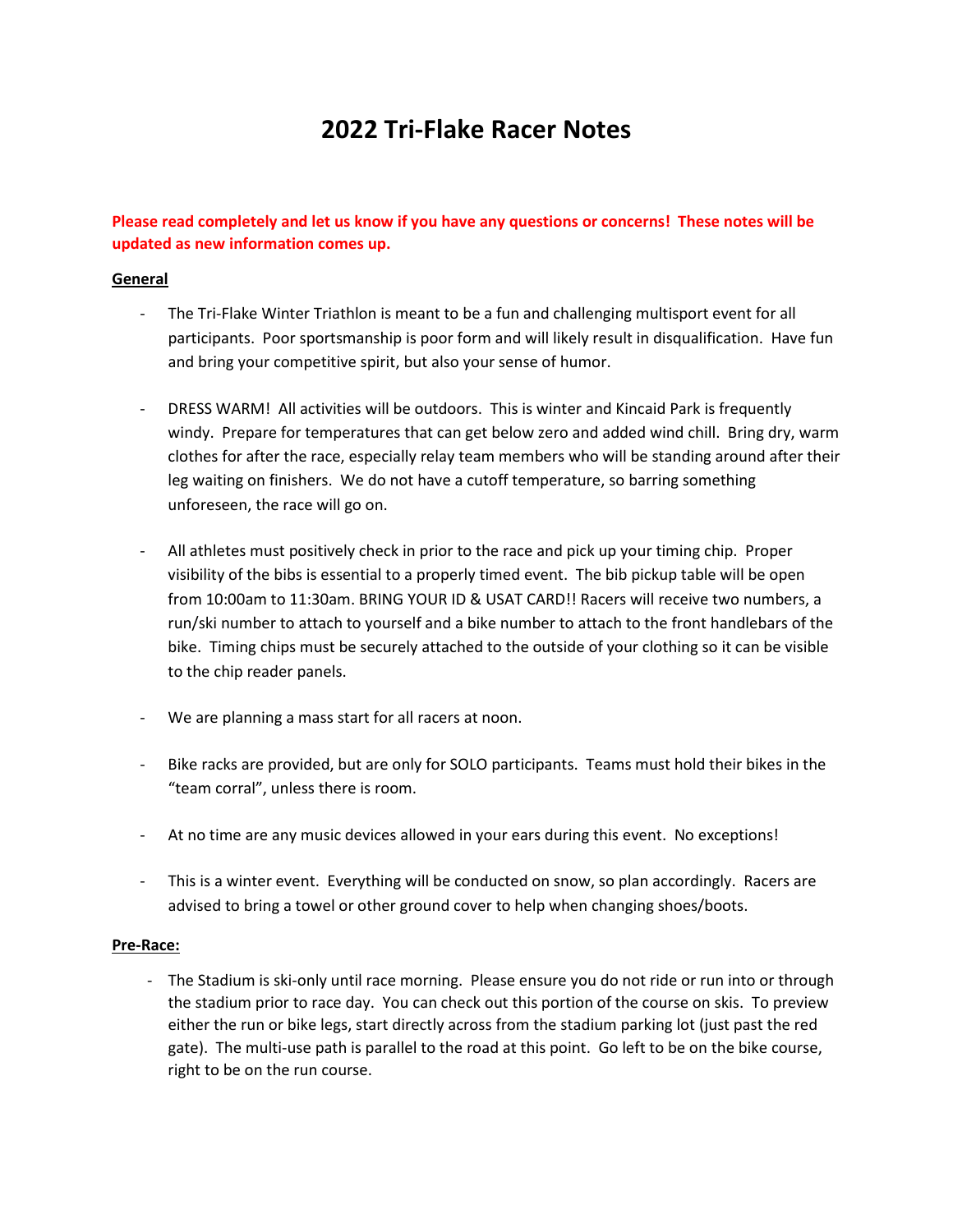- We will try to put preliminary course markings out for the bike course by Wednesday before the event. We can't do the final marking until Friday night most likely because they may get in the way of grooming, but we should have enough so you can follow the course. Please reference the race website for course maps and Strava/Trailforks routes.

**Bib Pickup:** Pre-race bib pickup will be Thursday, January 20th at Chain Reaction Cycles (1148 Huffman Rd, Anchorage, AK 99515) from 5:00pm to 7:00pm. We will still allow those who need to pick up their bib race morning to do so, but please try to make the Thursday bib pickup if at all possible.

- MASKS REQUIRED
- Have your ID and USAT card (if applicable) out and ready when you arrive
- **Chain Reaction Cycles** is one of our long-time sponsors. This will be a great chance to grab that last minute nutrition, clothing item, or bike tool you are needing for race day. Take a look around and make sure to thank them for supporting the race.

## **What to expect on race day: BRING YOUR ID AND USAT MEMBERSHIP!**

- Race Day Schedule:
	- o Timing Chip Distribution and Last Minute Bib Pickup: 10:00-11:30
	- o Transition Open: 10:00-11:30
	- o Pre-Race Briefing (at start line): 11:30am
	- o Race Start: Noon (Mass Start)
	- o Race Finish: Depends on how fast you go ;)
- Park in the lower stadium parking lot. This is the large lot on your right at the bottom of the hill as you first see the stadium.
- We have an indoor space reserved starting at 1:00pm adjacent to the upper parking lot (south side of lot); however, it is a short distance from the stadium, so be prepared with warm gear to be outside during the event. Masks will be required inside. Depending on the Covid situation at the time of the event, we may not be able to have any indoor warming area due to COVID restrictions. In such a case, racers and volunteers should plan to be dressed for extended outdoor conditions and/or have a vehicle nearby for warming up before and after the event.
- Timing chip and last minute bib pickup in the lower stadium parking lot opens at 10:00am. Make sure to have your ID and USAT Membership card available unless you are using a one-day license purchased during registration.
- Set up your transition area by 11:30am.
- Plan to be self-sufficient with regards to nutrition. Racers should prepare to have any food or drink they may want during the event either with them or in their transition spot for easy access.
- **Awards** We plan to do awards as soon as the last finisher finishes (typically around 4:00pm). Awards will be in the main stadium near the start/finish line. If you are unable to stay for the awards, please let us know at the awards table and we will try to get you your award early.
- Bibs need to be displayed on the front for the run and ski. Racers will have a separate number plate for the bike.
- **Transition Area: NO BIKING OR SKIING IN TRANSITION AREA**. There will be a "MOUNT" line at the transition exit where you can get on the bike and put on your skis. Please try to limit how much you have in the transition area. It is crowded enough with shoes, bikes, skis, poles, etc…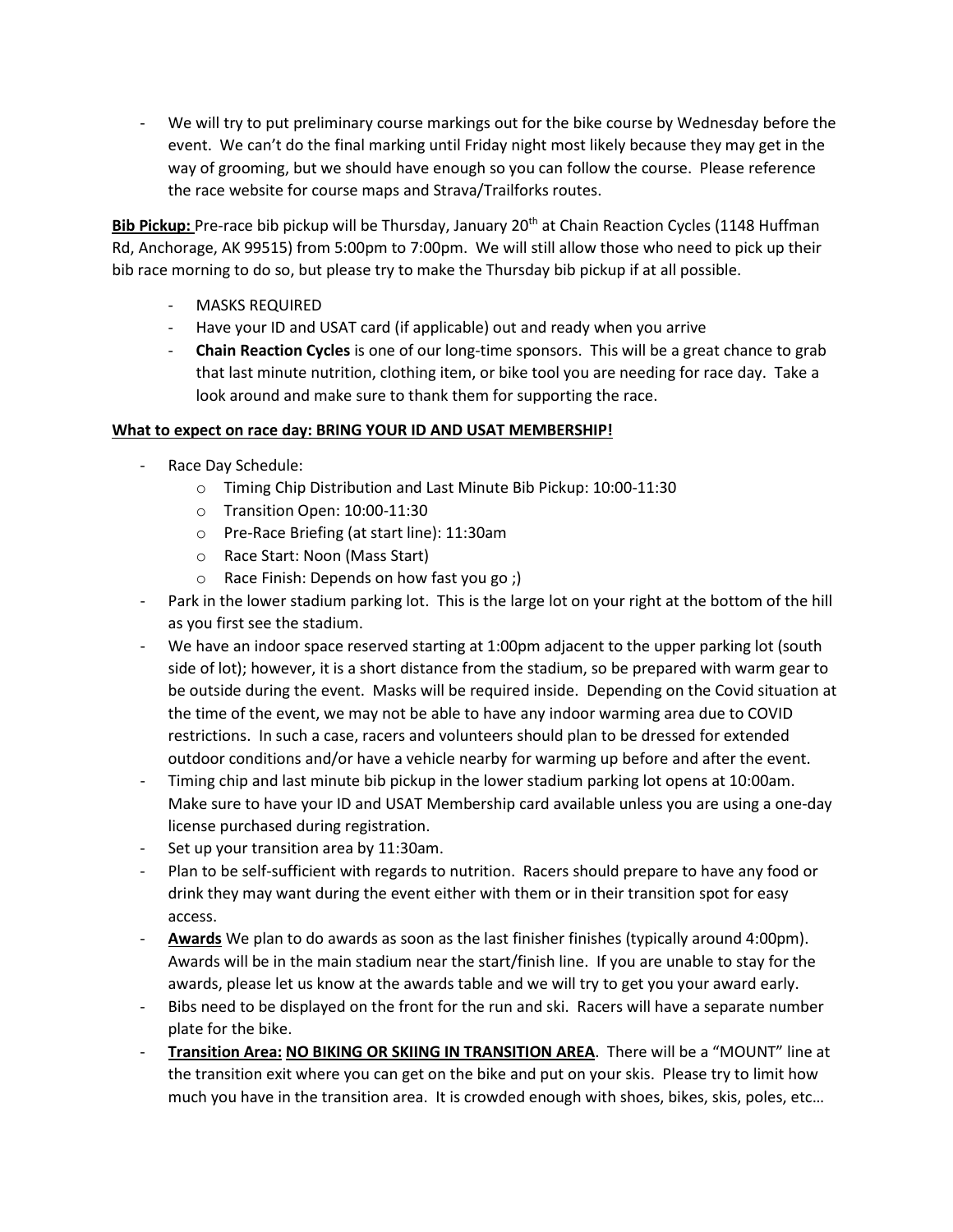- **Run**: This is an out-and-back course. Please be respectful of racers coming the opposite direction. Minimize any side-by-side running if there is oncoming traffic. The run course will be marked with red pin flags and red arrows. Pin flags will be on your right on the way out and left on the way back.
- Bike: The bike course is a 4.1 mile loop that racers will do TWICE for a total distance of 8.2 miles. The course begins with about 1.4 miles of multi-use pathway paralleling Raspberry Road to the Raspberry parking lot and then utilizes the single track trails for the remainder of the loop back to transition. At no point should a racer be on the roadway. There are sections of technical single track, fast descents, hard ascents and you are responsible for controlling your bike. Use caution and stay within your abilities.
- **Do not return to the stadium between laps**. Complete two full loops (approximately 8.2 miles total) before returning through the tunnel and into transition. Course motto: "Don't be a jerk!" This simply means be respectful of the other racers and anyone else you encounter on the course. If you are gaining on someone and want to pass, call out EARLY do they know and can find a safe spot to let you by. Don't wait until you are right on their back wheel and then yell for them to move. Trails are not always wide enough to pass with both riders at speed, so it takes both racers being respectful of each other for a safe, efficient pass. If you hear someone call "Trail" or "On your left" from behind, try to find a safe spot to move over and let them pass as soon as possible. Bike course will be marked with BLUE arrows and pin flags. Pin flags will be on your right. If you get to an intersection and there are no flags, you likely missed a corner and should go back until you find flags again.
- Bikes are NOT allowed on the groomed ski trails. Please ride only on the multi-use pathway and single track trails. Riders found riding on the groomed ski trails will be subject to disqualification. If you are not sure of what trails are open to bikes, please ask a race official.
- Helmets must be attached before mounting the bike, worn at all times on the course, and must not be removed or unbuckled until you are off the bike.
- Do not mount your bike until you reach the "Mount" line leaving transition. No riding of bikes in transition at any time, before, during, or after the event. This is for the safety of all participants and volunteers.
- Do not drop trash or equipment on the bike course.
- Race # should be attached to your handlebars and visible from the front, BEFORE leaving transition.
- Dismount bike at the "Dismount" line before entering transition and return your bike to your original place on the racks provided.
- **Ski**: This is a two-lap course. Do not cross the finish line until you have completed two full loops. Stay left and go over the small hill behind the scoreboard after finishing the first lap. Assuming enough snow depth, the course will be groomed for a freestyle event with a single set of classic ski tracks on one side. If snow is thin for some or all of the course, there may not be classic tracks available. The ski course will be marked with red pin flags and black arrows. Red pin flags will be on your right.
- Run/Ski number must be visible on the front before exiting transition and through the duration of the ski leg of the race.